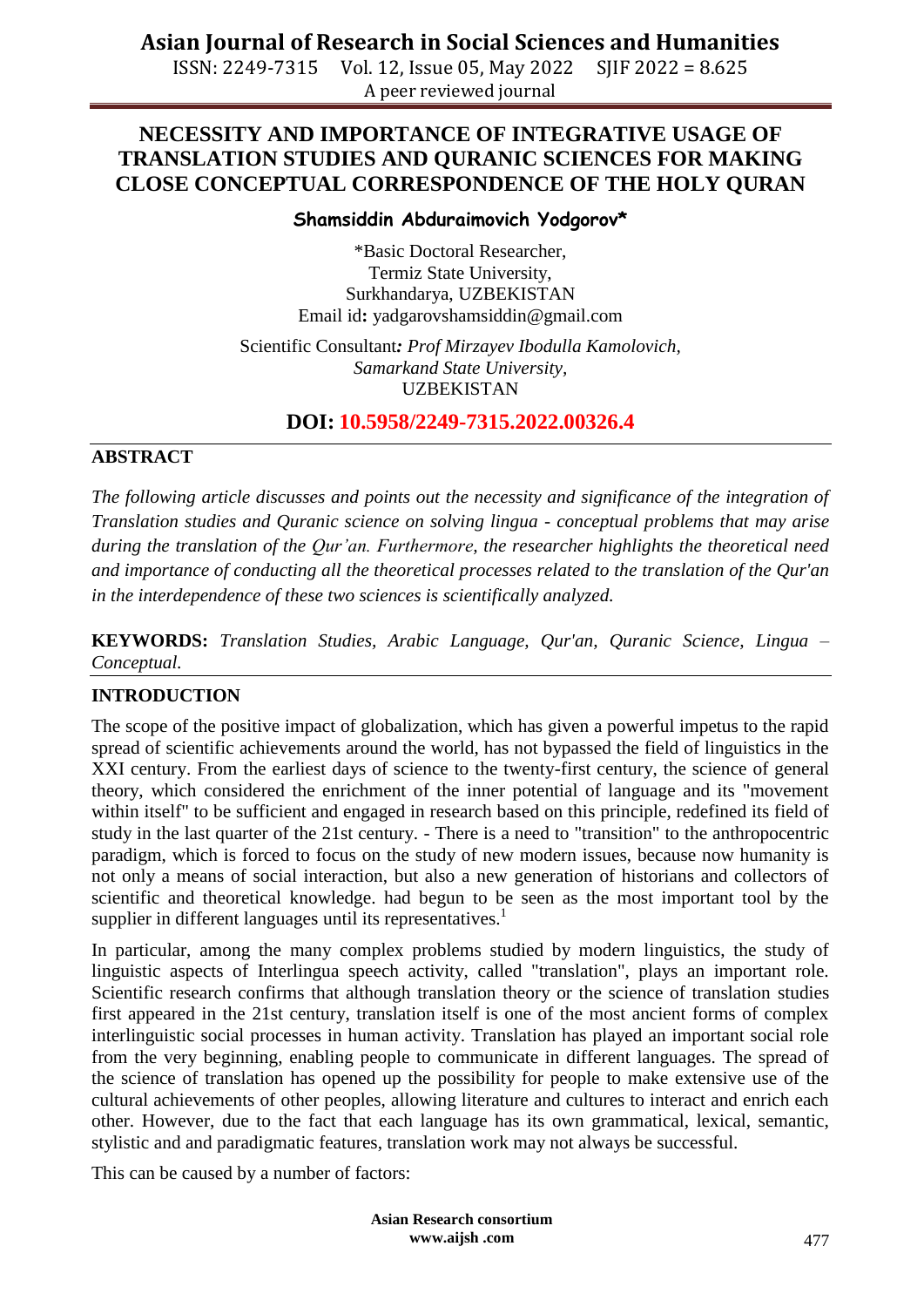ISSN: 2249-7315 Vol. 12, Issue 05, May 2022 SJIF 2022 = 8.625 A peer reviewed journal

- The translation is carried out between languages that do not belong to the same language family, are far from each other in terms of linguistic specificity;<sup>2</sup>
- The existence and frequency of culturally specific units that exist in the language of each nation and ethnic group at the time of translation and are impossible to translate; $\dot{\cdot}$
- In the process of translating historical works, the impossibility of translating "archaism" and "historicism" typical of a particular civilizational period; $4$
- The complexity of expressing the existing grammatical structure of the original language in the translated language on the basis of complete morphological alternatives and syntactic compatibility;<sup>5</sup>

# **MAIN PART**

It can be said that a number of factors, such as the above, are often observed in the process of translating religious texts, especially the Qur'an. Therefore, in the second half of the XXI century, the science of translation should be used to theoretically solve a number of similar linguistic problems that may arise in the translation of the Qur'an, as well as the scientific interpretation of the verses of the Qur'an and its derivation. It is becoming a requirement of the time to integrate the set of theoretical sciences with the "sciences of the Qur'an" and to carry out all the theoretical processes related to the translation of the Qur'an in the interdependence of these two disciplines.Muhammad Marmaduke Pickthall, a British Islamic scholar who translated the Qur'an into English under the title The Meaning of the Glorious Qur'an, says:

―Translation is a literary process that involves the expression of the content and essence of a text in one language in another. It is important to note that the translation of religious texts, which are the most sensitive source of interlingual socio-cultural communication, is a very complex process. In particular, the translation of the Qur'an is a hotly debated topic. For this reason, the texts of the verses in the Qur'an are divided into types such as tafsir, tabdil, and sharh, depending on their original and translated features.

According to Pictoll, trying to make sense of the Qur'an by translating it is very different from translating a simple work of art or a historical work, and translating the Qur'an using simple translation techniques is a much-debated topic. For this reason, when translating the verses of the Qur'an, it is expedient to first determine the original meaning of the verse, or on the basis of the sciences of the Qur'an, such as tafsir, tabdil, commentary, and then to translate it using modern translation methods. Before moving on to the points where the methodology of translation of the Qur'an should intersect with the sciences of the Qur'an, it is useful to read a number of scientific explanations given to the word translation.

J.C Catford: Without agreeing with theories that translation is a separate science, it is a field of academic research that is separate from the science of comparative linguistics and explores the scientific basis of the exchange of textual information between two languages.<sup>6</sup> Muhammad Shaheen: Translation - 1) A theoretical science that studies translation work. 2) The finished text or product translated from one language to another 3) The process of translating a text or sound from one language to another.<sup>7</sup> Gorbovsky. N. K: "Translation is a interpretation of the content of a text from one language to another on the basis of high-precision equivalence and adequacy, including two languages: the original language and the second target language.<sup>88</sup> Komissarov VN: Translation is a sociological process that creates a semantic dialogue based on mutual cultural mediation between the languages of the world and eliminates the intercultural shock therapy that occurs between them.<sup>9</sup>

Fedorov, Andrei Venediktovich: "Translation is an accurate and concrete representation of what was previously expressed in one language by another.<sup>10</sup>

> **Asian Research consortium www.aijsh .com**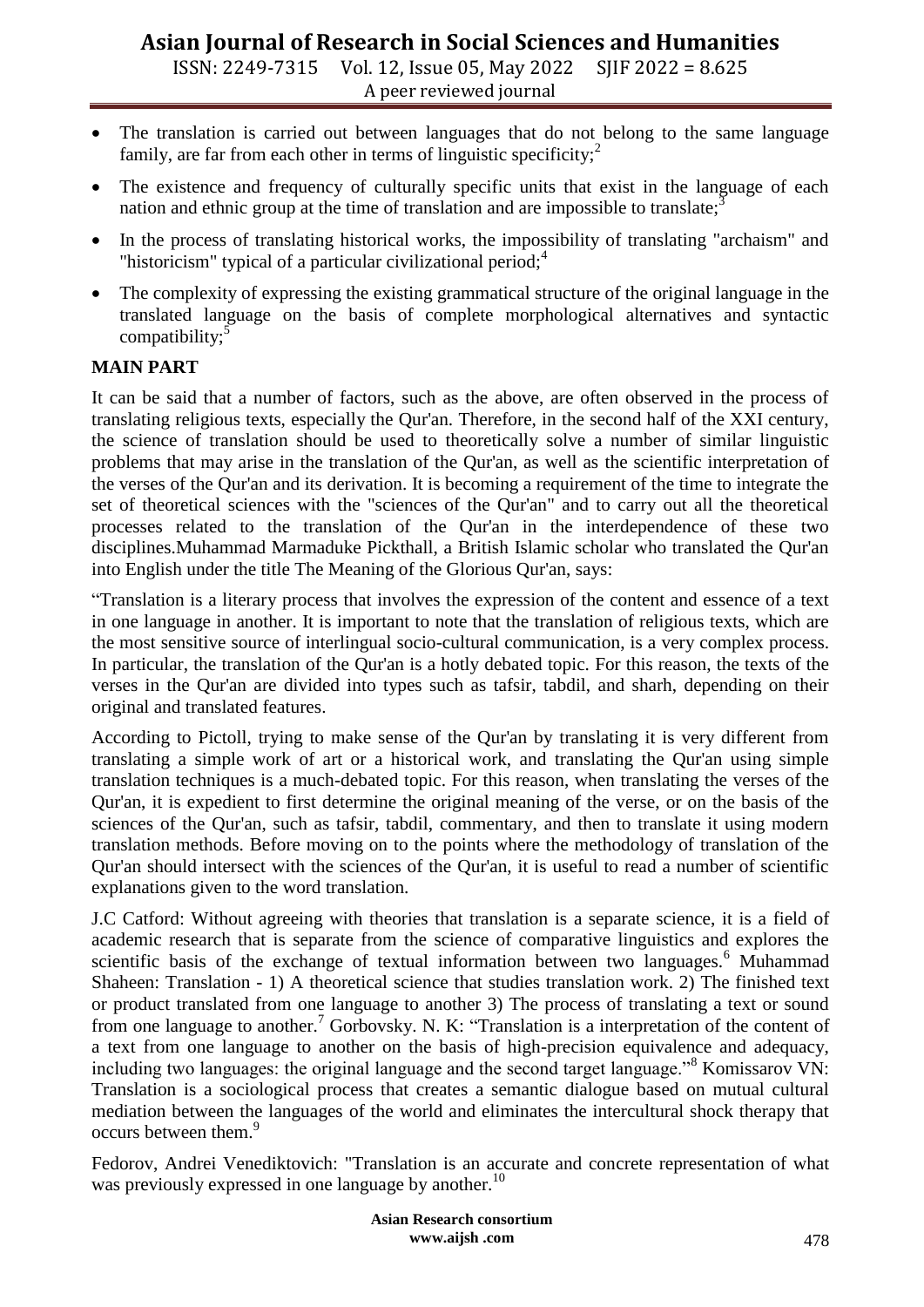ISSN: 2249-7315 Vol. 12, Issue 05, May 2022 SJIF 2022 = 8.625 A peer reviewed journal

In general, as stated in the above comments, the main task of translation is to express very clearly in a foreign language the content that should be understood from the text in the original language, to preserve all the features of the style and form of the message. In this context, there are a number of methods, styles and approaches in the field of translation translated by Western translators and orientalists in the field of translation of works of art and history.

However, the use of such methods for the translation of literary and historical texts in the translation of the Qur'an leads to a number of theological flaws and shortcomings in the translation, and these shortcomings significantly affect the alternative content of the text in the translation process. We can consider this in the example of the analysis of the translation performed by means of the word-word translation method used in the following verse.

# **Quran 2:2**

#### $i$ لَٰٓئِكَ ٱلْكِتَـٰبُ لَا رَيْبَ فِيهِ هُدًى لِّلْمُتَّقِينَ **ٰـ**

This verse of Surat al-Baqara begins with the phrase بَلَاكَ ٱلْمَجْتَـٰبُ. Although most commentators and ْل ا<br>ـ translators of the Qur'an agree with the view that the phrase directly refers to the Qur'an, this idea is not of scientific logic among non–Muslims who start their study from the translations of the Qur'an for the first time. Because, one may find some misunderstandings when they come across the translation of the phrase فَلِكَ ٱلْكِتَـٰبُ as "this book", the following two fundamental questions arise **ٰـ** in their minds:

**1.** *Wehave learned Arabic with the intention of reading the Qur'an in an understanding manner. In order to consolidate what we had learned in Arabic, we tested ourselves by reading the Qur'an in its original language whether we could understand the Qur'an based on what we had gained in Arabic or not.So, we began to read the Qur'an by comparing a number of its translations into English with the original text. We were totally left under some illogical view when we came to Surah al-Baqara. The question that came to our mind regarding this phrase in the verse was:*

*In the grammar of modern Arabic literary language, the pronoun* ذَٰ لٱِ ٰـ ذَٰ *is mainly used to refer to a person or thing that is far from man in terms of time and space, and means "that". But why do*  most translators of the Qur'an translate this pronoun which comes before the word أَكْتَـٰبُ ـِلْمُ ٱ *in the verse as "this book". However, in the grammar of the Arabic language there is a pronoun* **أ**  *to* **َٰذ ذَٰذ** *reflect the meaning of "this" in relation to a person or thing that is close to man in terms of time and space. If it is necessary to express the meaning of "this" in relation to the word*  ٱ *in the verse, then Allah can give* **بُ ـٰ ِل َٰذ ٱ أ ْل ذَٰذ ذَٰ** *in order to give the meaning of "this book" in the verse. What is the real reason why the meaning of this rhyme, which belongs to the norms of language construction in the original language of the Qur'an, undergoes such a change in the process of translation? Which Arabic language do we need to know in order to evaluate the language of the Qur'an in general?Indeed, the language structure of the Qur'an often contradicts the grammar of the Arabic language, which I was taught to be the language of the Qur'an. How to understand this?*

**2.** *"Many Muslims have told us that the Qur'an was revealed to the Prophet Muhammad (peace and blessings of Allaah be upon him) not in the form of a book, but in the form of a revelation, over a period of 23 years, slowly, piece by piece. Why do the translators of the Qur'an translate this word in the verse as "this book" and refer to the Qur'an as a ready – madepaper book?* 

There are reasonable and scientifically based answers to this question in a number of commentaries.A number of commentators, including Abu Mansur Moturudi, Zamakhshari, and Abu Lays Samarkandi, have stated in their commentaries that there is no need to give the meaning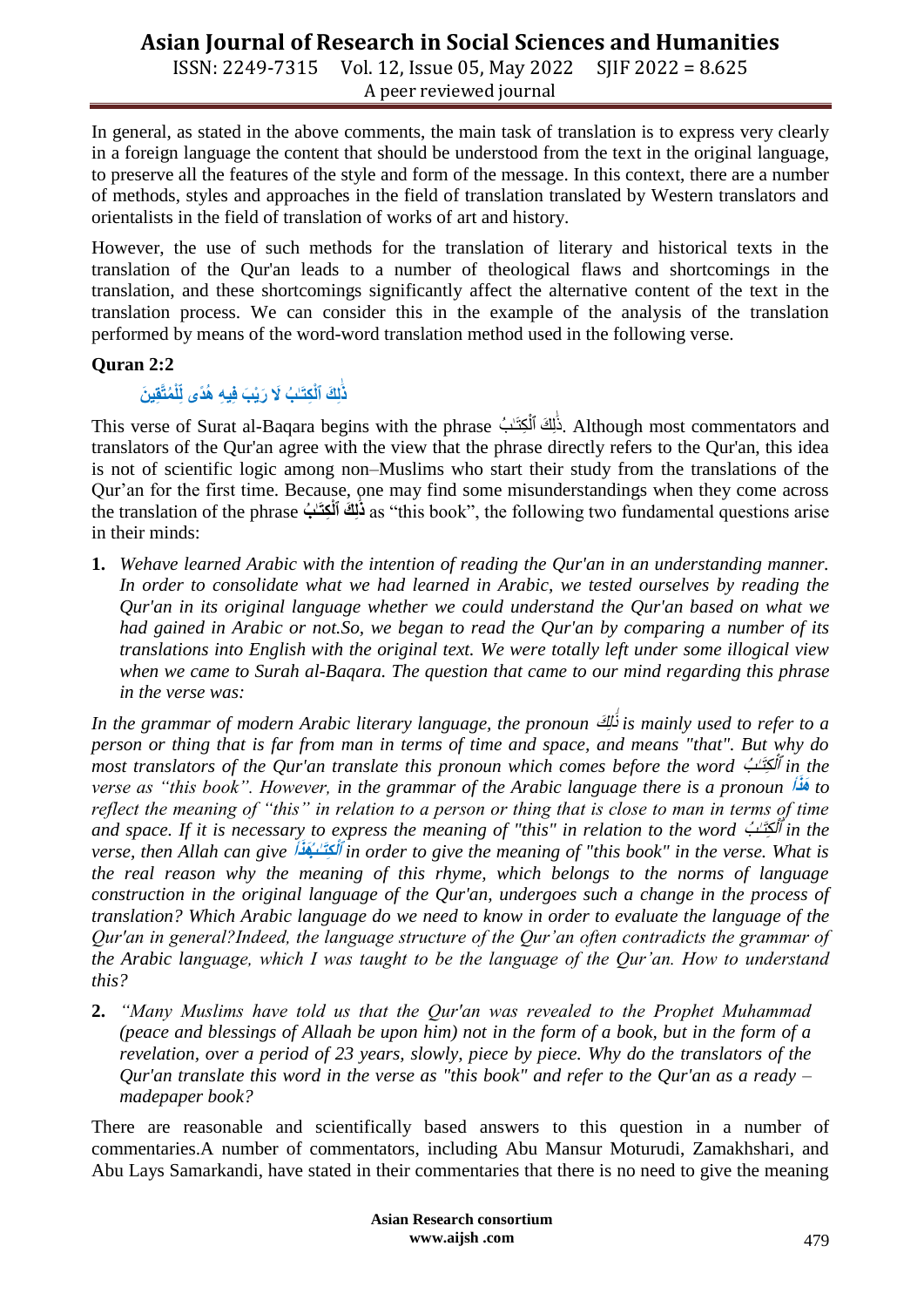ISSN: 2249-7315 Vol. 12, Issue 05, May 2022 SJIF 2022 = 8.625 A peer reviewed journal

of "this" with ذَٰلِكَ because they argued that through ذَٰلِكَ Allah may indeed be referring to three ا<br>ـ ا<br>ـ different sources that are far removed from humanity in terms of time and space:

- 1. *Reference to "Lavhul Mahfuz";*
- 2. *Reference to fragments of revelation that are constantly recorded by the companions of the prophet Muhammad (peace and blessings of Allaah be upon him);*
- 3. *The Qur'an in the future - a sign that the verse will be collected and become a book in the future;*

# **RESULTS AND DISCUSSIONS**

Allah Himself also testifies to the fact that the Qur'an was not revealed to the prophet Muhammad (peace and blessings of Allaah be upon him) in the form of a single "book" as we imagine like a thick and hard cover on top and bottom, the inside of which was filled with pages of paper. In the following verse 7 of Surat al-An'am, Allah says:

#### وَلَوْ نَزَّلْنَا عَلَيْكَ كِتَـٰبًا فِى قِرْطَاسٍ فَلَمَسُوهُ بِأَيْدِيهِمْ لَقَالَ ٱلَّذِينَ كَفَرُواإِنْهَـٰأَاإِلَّاسِـحْرّ مُّبِينٌ **ِل ِل َٰذ**

*Even if We sent down to you a book of pages, the disbelievers who saw it with their hands would say: "This is nothing but magic".*

As we have seen, Allah, glory unto Him, clearly states in the example of the above verse that He did not send His Word to the Prophet Muhammad (peace and blessings of Allaah be upon him) in the form of a book. If this is the case, then we are probably wondering what is the terminological meaning of this word, which is repeated more than 310 times in more than 200 verses of the Qur'an.However, according to Qur'anic scholars, the word باُ ذَٰ لِ ٱ is the impersonal form of the ْل arabic verb ذَٰ ذَٰا ذَٰ meaning *"to record something directly by the dictation of its owner",* IV form of Arabic verbal conjugation.

The original form of this word is  $\leq$  is meaning "to write". More precisely, based on the same meaning and some information about the following Islamic history, the scholars say that the word phrase أَذَٰلِكَ ٱلْكِتَـٰبُ in the verse does not refer to the "book" as everyone imagines like ا<br>ا ا<br>ـ ―*complete set of pages with a thick and hard cover on top and bottom",* instead they recommend to translate it as "recorded message", not "a book", realizing the following historical references:

# **1. A reference to a written passage of revelation**.

Ibn al-Qayyim, Ibn Muflih, and other scholars of the Ahl as – Sunnah (Followers of the teachings of the prophet Muhammad) recognize this phrase in the meaning of *"A series of textual copy or fragment of the revelation of the Qur'an, which was revealed from Allah to Prophet Muhammad p.b.u.h through the angel Gabriel.*

In particular, Ibn al-Qayyim, one of the Islamic historian and Quranic commentator, in his work Zad al-Ma'ad writes that from the companions of the prophet Muhammad p.b.u.h like Abu Bakr Siddiq, 'Umar ibn Khattab,' Uthman ibn 'Affan, Ali ibn Abu Talib, Zubayr ibn Awwam,' Amir ibn Fuhayrah, 'Amr ibn' As, and Ubayy ibn Ka'b, Abdullah ibn Arqam, Thabit ibn Qays ibn Shams, Hanzalah ibn Rabi, Mughirah ibn Shuba, Abdullah ibn Rawahaah, Khalid ibn Walid, Khalid ibn Said ibn As, Muawiya ibn Abu Sufyan and Zayd ibn Thabit used to record every verse of the Quranic revelation during the lifetime of the prophet Muhammad p.b.u.h.<sup>11</sup> Moreover, Ibn Muflih, a scholar of commentary belonging to the Hanbali school, also mentions this in his book Al-Adab al-Shari'ah mentions that prophet Muhammad p.b.u.hin his lifetime established the **Organization of revelation recorders** Kuttabun Nabiy including the ones from his companions who could read and write as Ubayy ibn Ka'b, Zayd ibn Thabit, Ali ibn Abu Talib, 'Uthman ibn Affan, Hanzala al-Asadi, Mu'awiyah ibn Abu Sufyan, and Abdullah ibn Arqam and entrusted them with the task of writing the verses of the revelation and letters of his Islamic dawah.<sup>12</sup>

> **Asian Research consortium www.aijsh .com**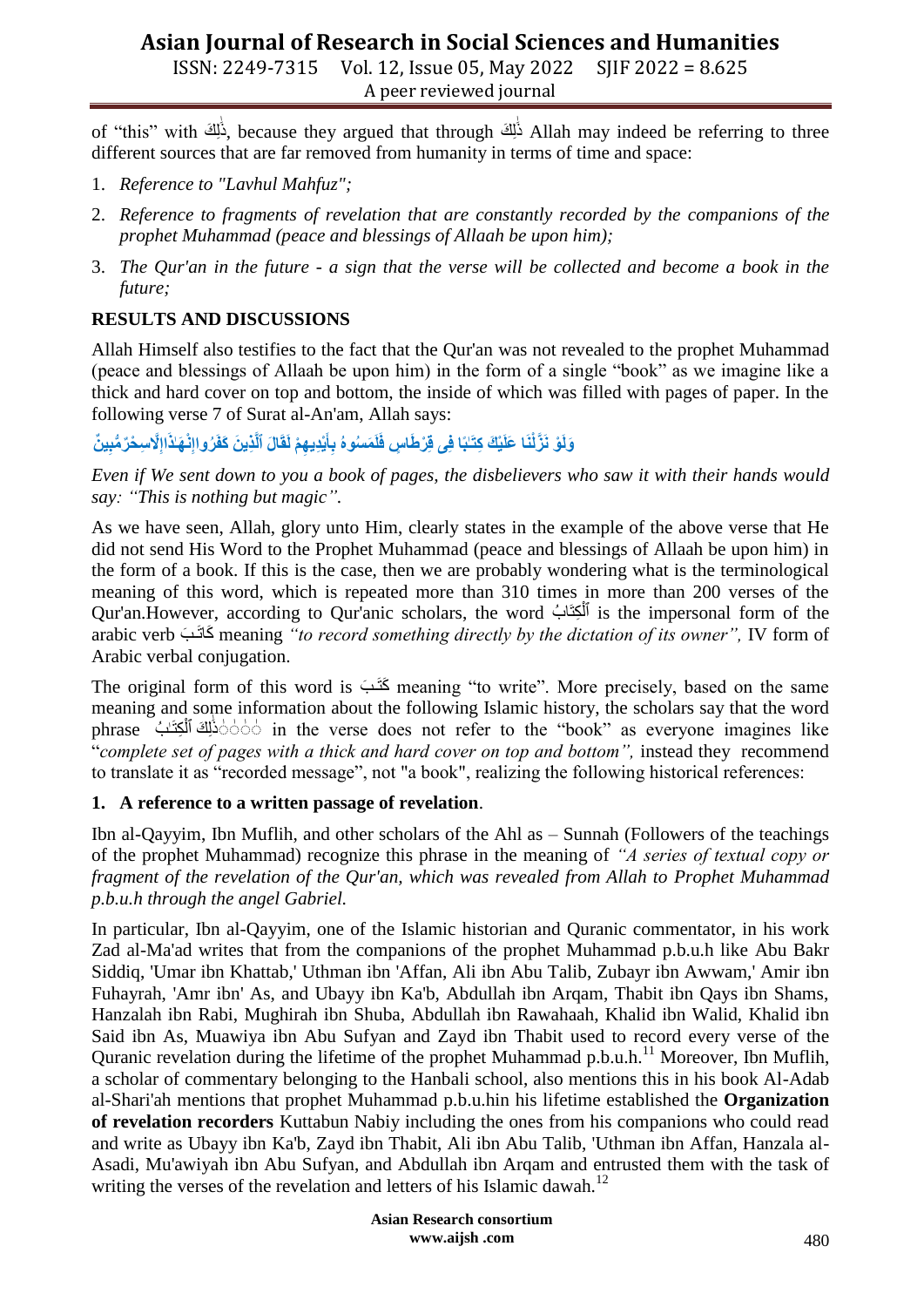ISSN: 2249-7315 Vol. 12, Issue 05, May 2022 SJIF 2022 = 8.625 A peer reviewed journal

According to Ibn Muflih: The Messenger of Allaah (peace and blessings of Allaah be upon him) charged hisCompanion Abdullah ibn Arqam with learning Old Syriac language with the intention of preparing Islamic dawah group of old Syriac – speakers, who invites the Old Syriac – speaking Arabian Christians living in what is now Iraq and Damascus into Islam and Abdullah ibn Arqam, according to the prophetic assignment, had mastered the Old - Syriac language within 18 days. Furthermore, Sheikh Muhammad Sadiq Muhammad Yusuf, Islamic scholar of Uzbekistan wrote about this Organization of revelation recorders in his book, The Qur'anic sciences as follows: *"The Prophet (peace and blessings of Allaah be upon him) always demanded that the revelation that was revealed to him to be recorded immediately. To do this, he had about 40 revelation secretaries in his presence. Even in the most difficult moments of the Prophet's (saas) life, during the migration from Makkah to Madinah, and on military expeditions, these same scribes were present in the presence of the Messenger of Allah (saw) with their writing instruments. Zayd ibn Thabit, one of the Companions, said: When the scribe had finished writing the revelation, the Prophet (peace and blessings of Allaah be upon him) would ask the scribe to recite it once. If the secretary made a mistake at that time, Allah's Messenger would immediately correct it and order the revelation to be made public.<sup>13</sup>*

## 1. **Message about the future event, the compilation of the Quran as a whole book.**

The same combination in the verse informs the Messenger of Allaah (peace and blessings of Allaah be upon him) of an unseen event that will take place in the future, that is, that the Qur'aan, which will guide the believers, will be compiled as a form of book. Given that the Qur'an was revealed to Muhammad (peace be upon him) not as a ready-made book, but as a revelation, and that the compilation of the Qur'an into a book dates back to the time of the third Rashid Caliph, 'Uthman ibn Affan, a few decades after the death of the Messenger of Allaah (peace and blessings of Allaah be upon him). We are convinced that the translation of the words "that book," or "this book," in the verse refers to the future compilation of the Qur'an as a book after prophet's death. There is no disagreement among the commentators on the interpretation of Allah's reference to the Qur'an in the example of the unseen message in this verse.

## **Brief Summary**

The results of the above practical analysis show that each religion has its own conceptual meanings, which are taken separately and recognized as specific holiness and divinity, and when translating them it is necessary to take into account that religious concepts have different conceptual meanings for each religion. In our next researches, we will provide detailed information on the methods used in translating the Qur'an.

#### **REFERENCES**

- **1.** Галиева М. Р. Концептуальная значимость мифологемы в художественном тексте //Филологические науки. Вопросы теории и практики. – 2011. – №. 2. – С. 52-56.
- **2.** Гак В. Г. Сопоставительные исследования и переводческий анализ
- **3.** Миронова Н. Н. Билингвистические и бикультурные проблемы художественного перевода
- **4.** Райс К. Классификация текстов и методы перевода
- **5.** Гарбовский Н. К. Теория перевода. М.: Изд-во МГУ, 2004.
- **6.** [https://salahlibrary.files.wordpress.com/2017/03/](https://salahlibrary.files.wordpress.com/2017/03/%20Catford) Catford'slinguistic-theory-of-translation. pdf
- **ش ي: وٱ ج ةى ىتعث ىوٱشع ىوٱ ث". ج ةىوٱغ . ؤ شفى يىوألصلى يى09ى و ى2018ىو عى يى خى17 7. ديسمبر**